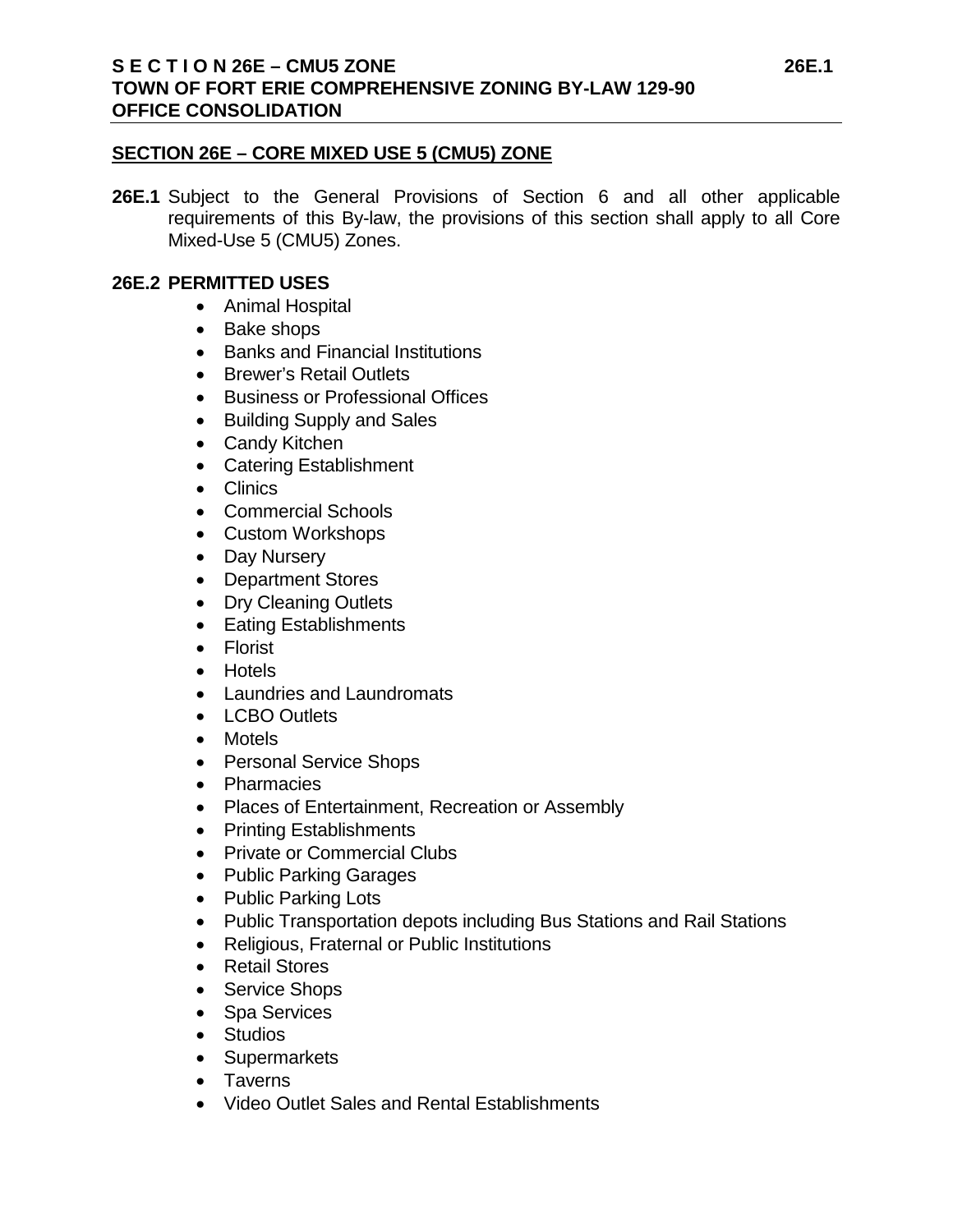# **S E C T I O N 26E – CMU5 ZONE 26E.2 TOWN OF FORT ERIE COMPREHENSIVE ZONING BY-LAW 129-90 OFFICE CONSOLIDATION**

- Existing stand-alone residential uses
- Dwelling Units
- Uses, buildings and structures accessory to any permitted commercial or residential use

# **26E.3 ZONE REGULATIONS**

| Minimum Lot Frontage                                    | 0m                                                                                                                                                                                                                                            |
|---------------------------------------------------------|-----------------------------------------------------------------------------------------------------------------------------------------------------------------------------------------------------------------------------------------------|
| Minimum Lot Area                                        | $0$ sq. m.                                                                                                                                                                                                                                    |
| Minimum Front Yard Setback                              | 0 <sub>m</sub>                                                                                                                                                                                                                                |
| Minimum Interior Side Yard                              | Om, except the minimum side yard abutting a residential<br>zone shall be 2.5m                                                                                                                                                                 |
| Minimum Exterior Side Yard                              | 0 <sub>m</sub>                                                                                                                                                                                                                                |
| Minimum Rear Yard                                       | 4.5m except the minimum rear yard abutting a<br>residential zone shall be 10m                                                                                                                                                                 |
| Maximum Building Height                                 | 3 storeys<br>i)<br>12m<br>ii)                                                                                                                                                                                                                 |
| <b>Required Parking</b>                                 | Commercial uses within the CMU5 Zone shall be<br>exempted from the parking and loading requirements of<br>this By-law with the exception of buildings containing<br>dwelling units where the provisions of Subsection<br>18.2(d) shall apply. |
| Maximum Main Floor GFA<br>permitted for Residential use | 49%                                                                                                                                                                                                                                           |

## **26E.4 REGULATIONS FOR DWELLING UNITS IN CMU5 ZONE**

(i) The provisions of Subsection 18.3 shall apply to dwelling units in the Core Mixed Use 5 (CMU5) Zone.

## **26E.5 REGULATIONS FOR EXISTING STAND ALONE DWELLING UNITS**

- (i) The regulations of Section 11.3 shall apply to single detached dwelling units located on a separate lot.
- (ii) The regulations of Section 13.4 shall apply to semi-detached dwelling units located on a separate lot.
- (iii) The regulations of Section 13.5 shall apply to duplex dwelling units located on a separate lot.